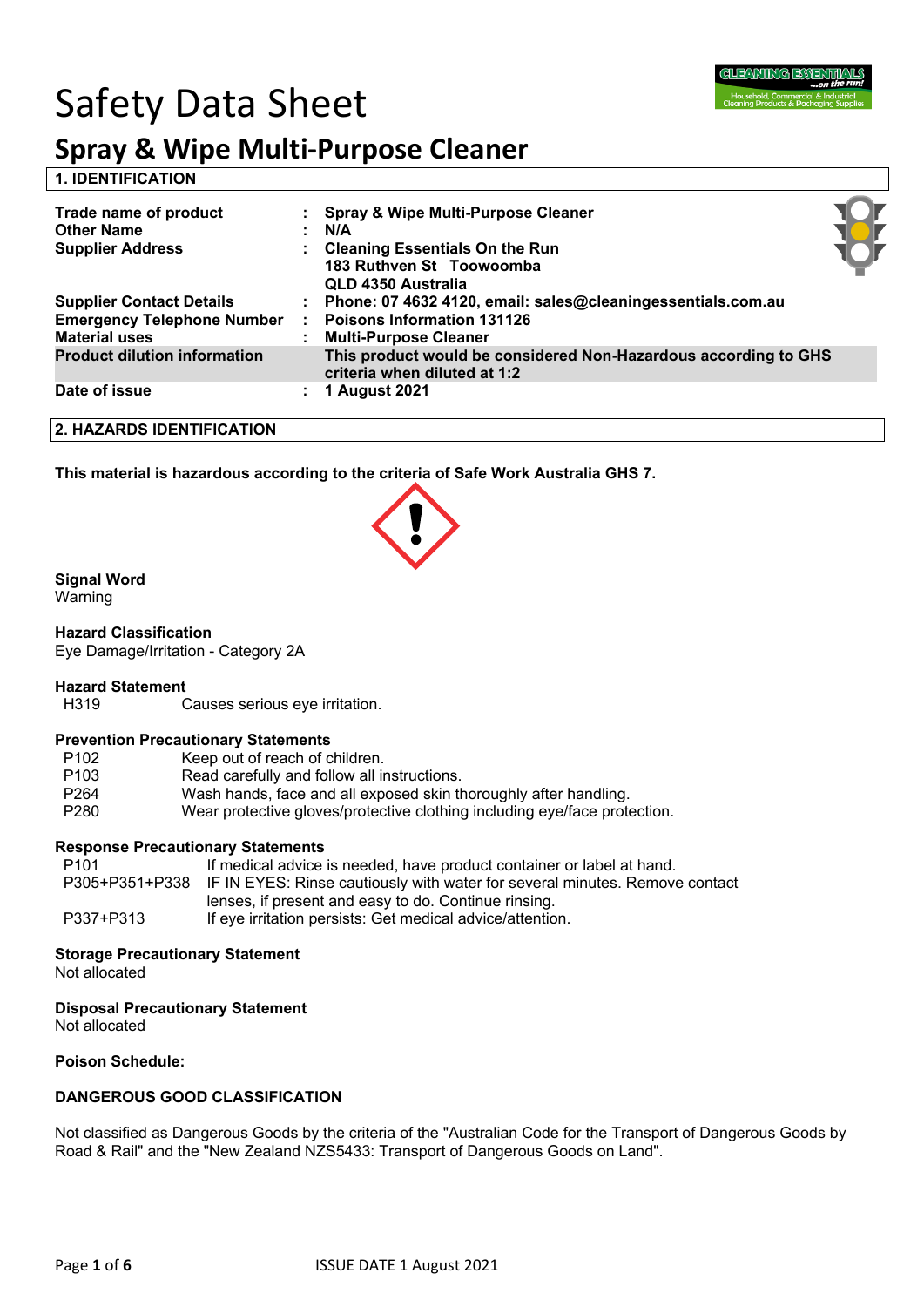### **Spray & Wipe Multi-Purpose Cleaner**

#### **3. COMPOSITION INFORMATION**

| <b>CHEMICAL ENTITY</b>                                                                                                     | CAS NO                            | <b>PROPORTION</b>                                    |
|----------------------------------------------------------------------------------------------------------------------------|-----------------------------------|------------------------------------------------------|
| Benzenesulfonic acid, dodecyl-, sodium salt<br>Ethanol<br>Ethanol, 2-butoxy-<br>Ingredients determined to be Non-Hazardous | 25155-30-0<br>64-17-5<br>111-76-2 | $1 - 5\%$<br>$1 - 5\%$<br>$1 - 5%$<br><b>Balance</b> |
|                                                                                                                            |                                   | 100%                                                 |

#### **4. FIRST AID MEASURES**

If poisoning occurs, contact a doctor or Poisons Information Centre (Phone Australia 131 126, New Zealand 0800 764 766).

**Inhalation:** Remove victim from exposure - avoid becoming a casualty. Remove contaminated clothing and loosen remaining clothing. Allow patient to assume most comfortable position and keep warm. Keep at rest until fully recovered. Seek medical advice if effects persist.

**Skin Contact:** If skin or hair contact occurs, remove contaminated clothing and flush skin and hair with running water. If swelling, redness, blistering or irritation occurs seek medical assistance.

**Eye contact:** If in eyes, hold eyelids apart and flush the eyes continuously with running water. Continue flushing until advised to stop by the Poisons Information Centre or a Doctor; or for at least 15 minutes and transport to Doctor or Hospital.

**Ingestion:** Rinse mouth with water. If swallowed, do NOT induce vomiting. Give a glass of water to drink. Never give anything by the mouth to an unconscious patient. If vomiting occurs give further water. Seek medical advice.

**PPE for First Aiders:** Wear gloves, safety glasses. Available information suggests that gloves made from should be suitable for intermittent contact. However, due to variations in glove construction and local conditions, the user should make a final assessment. Always wash hands before smoking, eating, drinking or using the toilet. Wash contaminated clothing and other protective equipment before storing or re-using.

**Notes to physician:** Treat symptomatically.

#### **5. FIRE FIGHTING MEASURES**

**Hazchem Code:** Not applicable.

**Suitable extinguishing media:** If material is involved in a fire use water fog (or if unavailable fine water spray), alcohol resistant foam, standard foam, dry agent (carbon dioxide, dry chemical powder).

**Specific hazards:** Non-combustible material.

**Fire fighting further advice:** Not combustible, however following evaporation of aqueous component residual material can burn if ignited.

#### **6. ACCIDENTAL RELEASE MEASURES**

#### **SMALL SPILLS**

Wear protective equipment to prevent skin and eye contamination. Avoid inhalation of vapours or dust. Wipe up with absorbent (clean rag or paper towels). Collect and seal in properly labelled containers or drums for disposal.

#### **LARGE SPILLS**

Clear area of all unprotected personnel. Slippery when spilt. Avoid accidents, clean up immediately. Wear protective equipment to prevent skin and eye contamination and the inhalation of vapours. Work up wind or increase ventilation. Contain - prevent run off into drains and waterways. Use absorbent (soil, sand or other inert material). Collect and seal in properly labelled containers or drums for disposal. If contamination of crops, sewers or waterways has occurred advise local emergency services.

**Dangerous Goods - Initial Emergency Response Guide No:** Not applicable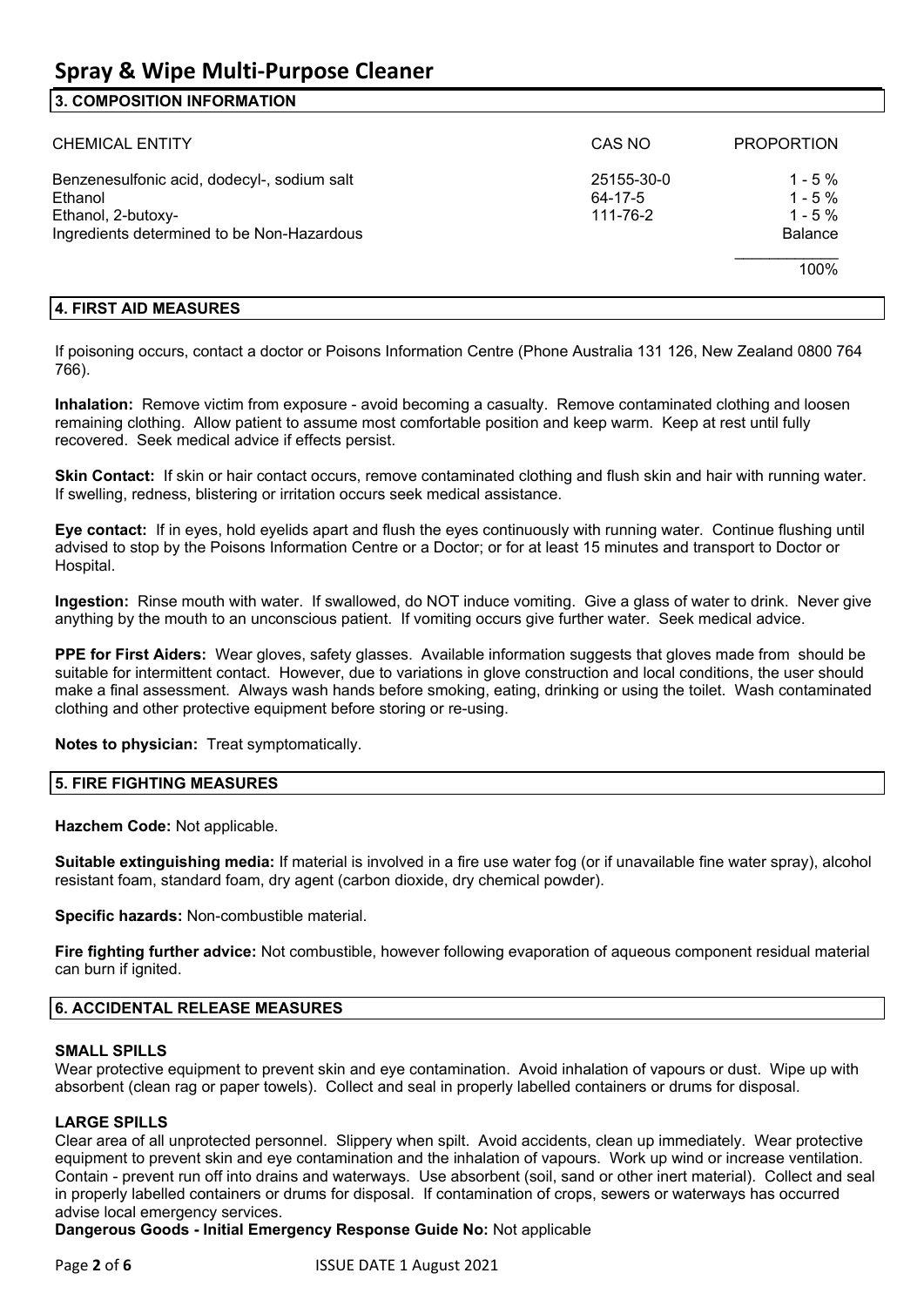#### **7. HANDLING AND STORAGE**

**Handling:** Avoid eye contact and repeated or prolonged skin contact. Avoid inhalation of vapour, mist or aerosols.

**Storage:** Store in a cool, dry, well-ventilated place and out of direct sunlight. Store away from foodstuffs. Store away from incompatible materials described in Section 10. Store away from sources of heat and/or ignition. Keep container standing upright. Keep containers closed when not in use - check regularly for leaks.

#### **8. EXPOSURE CONTROLS / PERSONAL PROTECTION**

#### **National occupational exposure limits:**

|                 | TWA  |       | STEL           |       | <b>NOTICES</b> |
|-----------------|------|-------|----------------|-------|----------------|
|                 | ppm  | mq/m3 | ppm            | mg/m3 |                |
| 2-Butoxyethanol | 20   | 96.9  | 50             | 242   | Sk             |
| Ethyl alcohol   | 1000 | 1880  | $\blacksquare$ | -     | -              |

As published by Safe Work Australia.

TWA - The time-weighted average airborne concentration over an eight-hour working day, for a five-day working week over an entire working life.

STEL (Short Term Exposure Limit) - the average airborne concentration over a 15 minute period which should not be exceeded at any time during a normal eight-hour workday.

'Sk' Notice - absorption through the skin may be a significant source of exposure. The exposure standard is invalidated if such contact should occur.

These Exposure Standards are guides to be used in the control of occupational health hazards. All atmospheric contamination should be kept to as low a level as is workable. These exposure standards should not be used as fine dividing lines between safe and dangerous concentrations of chemicals. They are not a measure of relative toxicity.

If the directions for use on the product label are followed, exposure of individuals using the product should not exceed the above standard. The standard was created for workers who are routinely, potentially exposed during product manufacture.

**Biological Limit Values:** As per the "National Model Regulations for the Control of Workplace Hazardous Substances (Safe Work Australia)" the ingredients in this material do not have a Biological Limit Allocated.

**Engineering Measures:** Ensure ventilation is adequate to maintain air concentrations below Exposure Standards. Use only in well ventilated areas. Use with local exhaust ventilation or while wearing appropriate respirator.

#### **Personal Protection Equipment:** GLOVES, SAFETY GLASSES.

Personal protective equipment (PPE) must be suitable for the nature of the work and any hazard associated with the work as identified by the risk assessment conducted.

Wear gloves, safety glasses. Available information suggests that gloves made from should be suitable for intermittent contact. However, due to variations in glove construction and local conditions, the user should make a final assessment. Always wash hands before smoking, eating, drinking or using the toilet. Wash contaminated clothing and other protective equipment before storing or re-using.

**Hygiene measures:** Keep away from food, drink and animal feeding stuffs. When using do not eat, drink or smoke. Wash hands prior to eating, drinking or smoking. Avoid contact with clothing. Avoid eye contact and repeated or prolonged skin contact. Avoid inhalation of vapour, mist or aerosols. Ensure that eyewash stations and safety showers are close to the workstation location.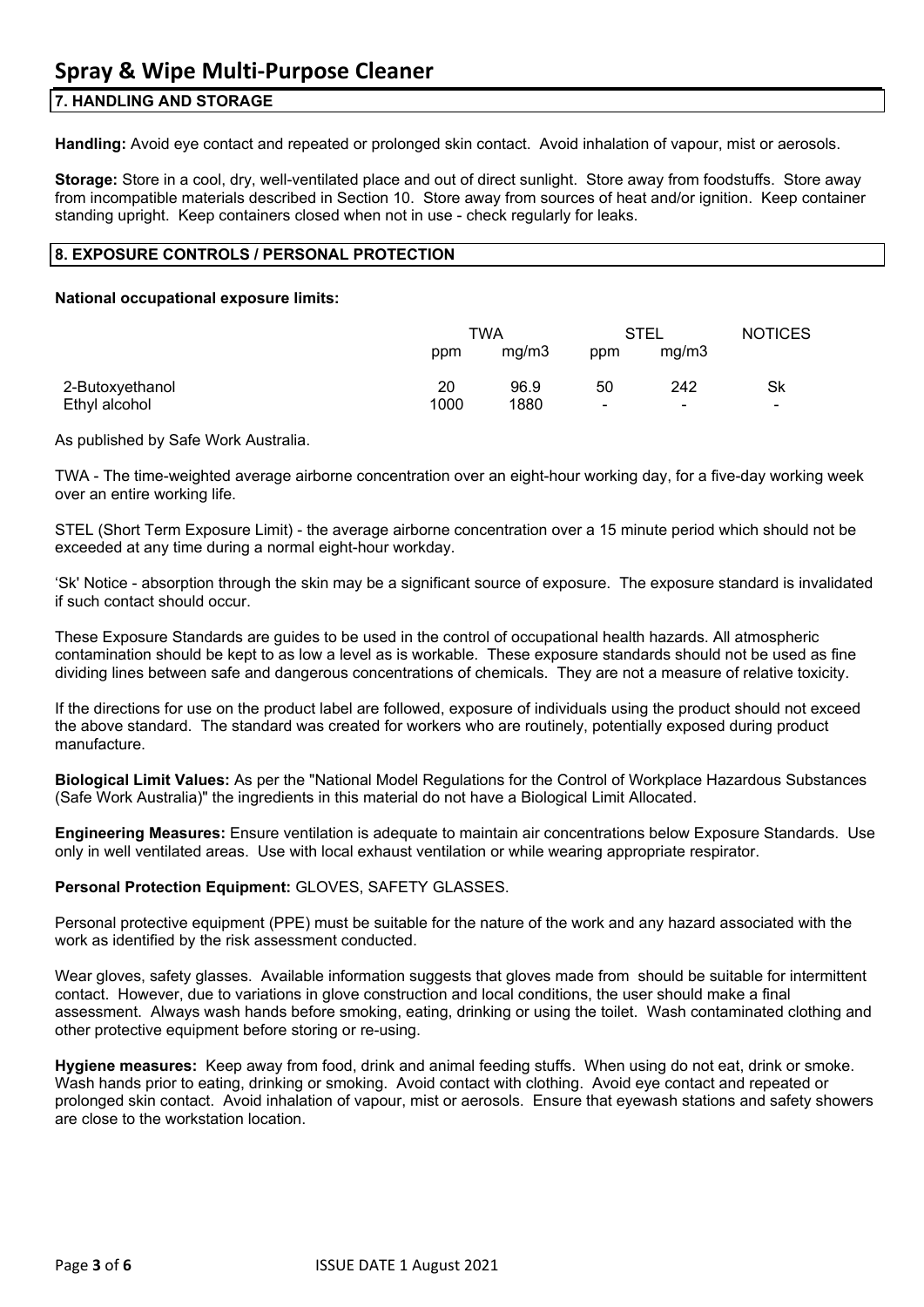#### **9. PHYSICAL AND CHEMICAL PROPERTIES**

| Form:   | Liquid |
|---------|--------|
| Colour: | Green  |
| Odour:  | Spice  |
|         |        |

**Specific Gravity:** 1.00 - 1.02 **Boiling Point/Range (°C):** 100 (approx) **pH:** 9.0 - 10.0

**Solubility:** Completely soluble in water

(Typical values only - consult specification sheet)  $N Av = Not available, N App = Not applicable$ 

#### **10. STABILITY AND REACTIVITY**

**Chemical stability:** This material is thermally stable when stored and used as directed.

**Conditions to avoid:** Elevated temperatures and sources of ignition.

**Incompatible materials:** Oxidising agents.

**Hazardous decomposition products:** Oxides of carbon and nitrogen, smoke and other toxic fumes.

**Hazardous reactions:** No known hazardous reactions.

#### **11. TOXICOLOGICAL INFORMATION**

No adverse health effects expected if the product is handled in accordance with this Safety Data Sheet and the product label. Symptoms or effects that may arise if the product is mishandled and overexposure occurs are:

#### **Acute Effects**

**Inhalation:** Material may be an irritant to mucous membranes and respiratory tract.

**Skin contact:** Contact with skin may result in irritation.

**Ingestion:** Swallowing can result in nausea, vomiting and irritation of the gastrointestinal tract.

**Eye contact:** An eye irritant.

#### **Acute toxicity**

**Inhalation:** This material has been classified as not hazardous for acute inhalation exposure. Acute toxicity estimate (based on ingredients):  $LC_{50} > 20.0$  mg/L for vapours or  $LC_{50} > 5.0$  mg/L for dust and mist.

**Skin contact:** This material has been classified as not hazardous for acute dermal exposure. Acute toxicity estimate (based on ingredients):  $LD_{50}$  > 2,000 mg/Kg bw

**Ingestion:** This material has been classified as not hazardous for acute ingestion exposure. Acute toxicity estimate (based on ingredients):  $LD_{50}$  > 2,000 mg/Kg bw

**Corrosion/Irritancy:** Eye: this material has been classified as a Category 2A Hazard (reversible effects to eyes). Skin: this material has been classified as not corrosive or irritating to skin.

**Sensitisation:** Inhalation: this material has been classified as not a respiratory sensitiser. Skin: this material has been classified as not a skin sensitiser.

**Aspiration hazard:** This material has been classified as not an aspiration hazard.

**Specific target organ toxicity (single exposure):** This material has been classified as not a specific hazard to target organs by a single exposure.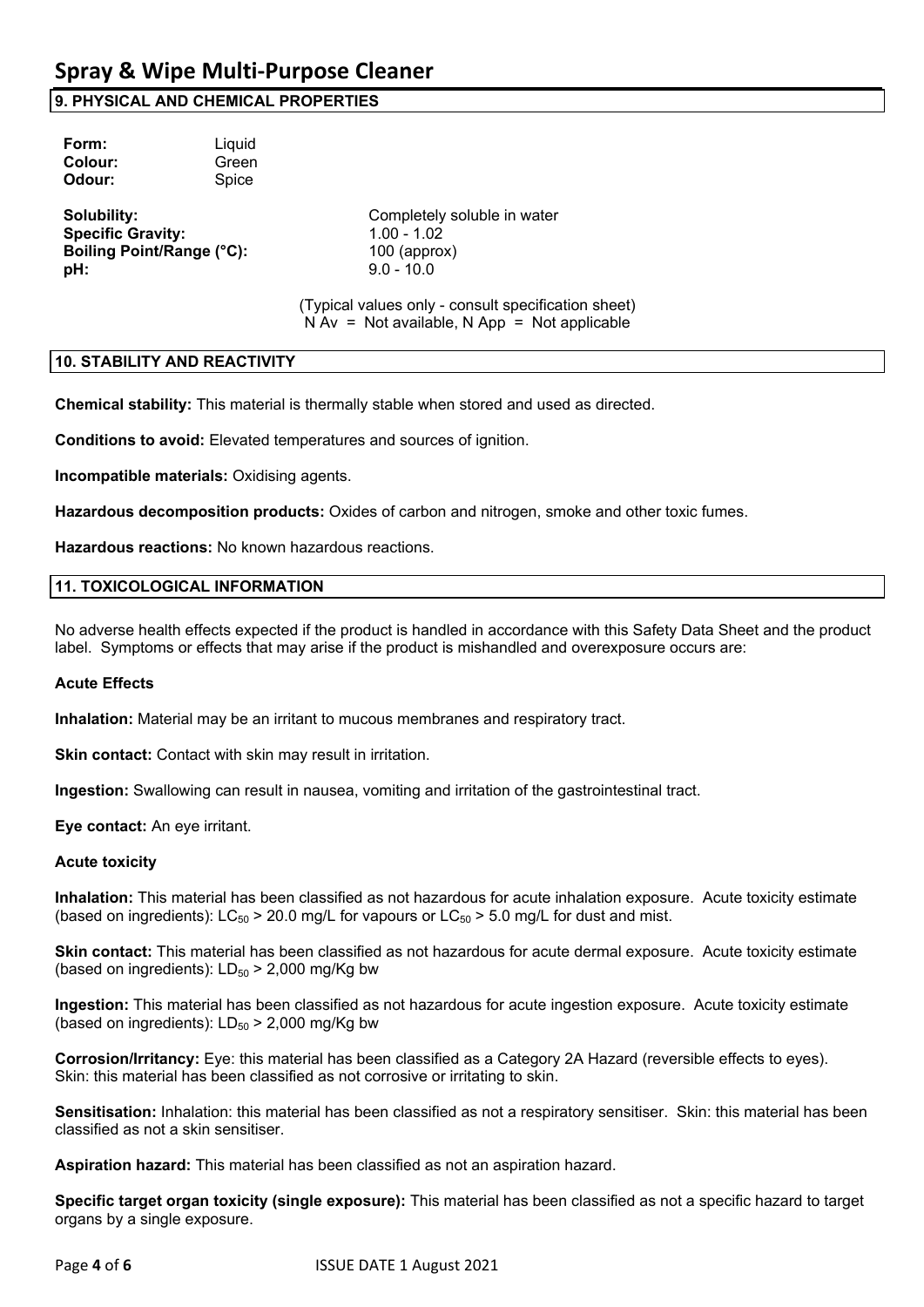### **Spray & Wipe Multi-Purpose Cleaner**

**Chronic Toxicity**

**Mutagenicity:** This material has been classified as not a mutagen.

**Carcinogenicity:** This material has been classified as not a carcinogen.

**Reproductive toxicity (including via lactation):** This material has been classified as not a reproductive toxicant.

**Specific target organ toxicity (repeat exposure):** This material has been classified as not a specific hazard to target organs by repeat exposure.

#### **12. ECOLOGICAL INFORMATION**

Avoid contaminating waterways.

**Acute aquatic hazard:** This material has been classified as not hazardous for acute aquatic exposure. Acute toxicity estimate (based on ingredients): > 100 mg/L

**Long-term aquatic hazard:** This material has been classified as not hazardous for chronic aquatic exposure. Nonrapidly or rapidly degradable substance for which there are adequate chronic toxicity data available OR in the absence of chronic toxicity data, Acute toxicity estimate (based on ingredients): >100 mg/L, where the substance is not rapidly degradable and/or BCF < 500 and/or  $log K_{ow}$  < 4.

**Ecotoxicity:** No information available.

**Persistence and degradability:** No information available.

**Bioaccumulative potential:** No information available.

**Mobility:** No information available.

#### **13. DISPOSAL CONSIDERATIONS**

Persons conducting disposal, recycling or reclamation activities should ensure that appropriate personal protection equipment is used, see "Section 8. Exposure Controls and Personal Protection" of this SDS.

If possible material and its container should be recycled. If material or container cannot be recycled, dispose in accordance with local, regional, national and international Regulations.

#### **14. TRANSPORT INFORMATION**

#### **ROAD AND RAIL TRANSPORT**

Not classified as Dangerous Goods by the criteria of the "Australian Code for the Transport of Dangerous Goods by Road & Rail" and the "New Zealand NZS5433: Transport of Dangerous Goods on Land".

#### **MARINE TRANSPORT**

Not classified as Dangerous Goods by the criteria of the International Maritime Dangerous Goods Code (IMDG Code) for transport by sea.

#### **AIR TRANSPORT**

Not classified as Dangerous Goods by the criteria of the International Air Transport Association (IATA) Dangerous Goods Regulations for transport by air.

#### **15. REGULATORY INFORMATION**

#### **This material is not subject to the following international agreements:**

Montreal Protocol (Ozone depleting substances) The Stockholm Convention (Persistent Organic Pollutants) The Rotterdam Convention (Prior Informed Consent) Basel Convention (Hazardous Waste) International Convention for the Prevention of Pollution from Ships (MARPOL)